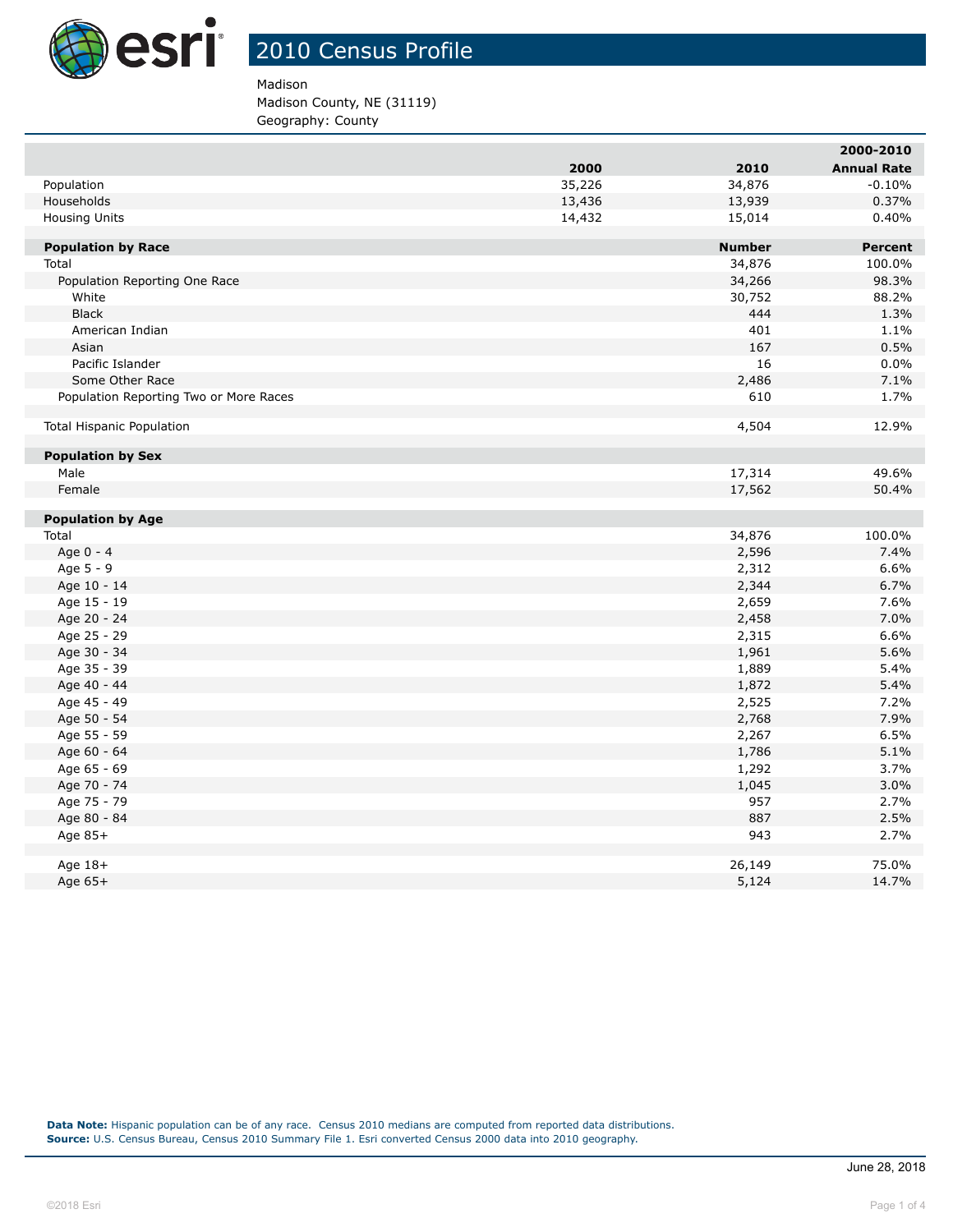

Madison

Madison County, NE (31119) Geography: County

| <b>Households by Type</b>                     |        |        |
|-----------------------------------------------|--------|--------|
| Total                                         | 13,939 | 100.0% |
| Households with 1 Person                      | 4,183  | 30.0%  |
| Households with 2+ People                     | 9,756  | 70.0%  |
| Family Households                             | 8,908  | 63.9%  |
| Husband-wife Families                         | 7,091  | 50.9%  |
| With Own Children                             | 2,910  | 20.9%  |
| Other Family (No Spouse Present)              | 1,817  | 13.0%  |
| With Own Children                             | 1,200  | 8.6%   |
| Nonfamily Households                          | 848    | 6.1%   |
|                                               |        |        |
| All Households with Children                  | 4,399  | 31.6%  |
| Multigenerational Households                  | 279    | 2.0%   |
| Unmarried Partner Households                  | 842    | 6.0%   |
| Male-female                                   | 799    | 5.7%   |
| Same-sex                                      | 43     | 0.3%   |
| Average Household Size                        | 2.43   |        |
|                                               |        |        |
| <b>Family Households by Size</b>              |        |        |
| Total                                         | 8,908  | 100.0% |
| 2 People                                      | 4,200  | 47.1%  |
| 3 People                                      | 1,790  | 20.1%  |
| 4 People                                      | 1,547  | 17.4%  |
| 5 People                                      | 852    | 9.6%   |
| 6 People                                      | 324    | 3.6%   |
| 7+ People                                     | 195    | 2.2%   |
| Average Family Size                           | 3.02   |        |
|                                               |        |        |
| <b>Nonfamily Households by Size</b>           |        |        |
| Total                                         | 5,031  | 100.0% |
| 1 Person                                      | 4,183  | 83.1%  |
| 2 People                                      | 669    | 13.3%  |
| 3 People                                      | 121    | 2.4%   |
| 4 People                                      | 45     | 0.9%   |
| 5 People                                      | 6      | 0.1%   |
| 6 People                                      | 4      | 0.1%   |
| 7+ People                                     | 3      | 0.1%   |
| Average Nonfamily Size                        | 1.22   |        |
|                                               |        |        |
| Population by Relationship and Household Type |        |        |
| Total                                         | 34,876 | 100.0% |
| In Households                                 | 33,805 | 96.9%  |
| In Family Households                          | 27,659 | 79.3%  |
| Householder                                   | 8,908  | 25.5%  |
| Spouse                                        | 7,091  | 20.3%  |
| Child                                         | 10,163 | 29.1%  |
| Other relative                                | 749    | 2.1%   |
| Nonrelative                                   | 748    | 2.1%   |
| In Nonfamily Households                       | 6,146  | 17.6%  |
| In Group Quarters                             | 1,071  | 3.1%   |
| Institutionalized Population                  | 647    | 1.9%   |
| Noninstitutionalized Population               | 424    | 1.2%   |
|                                               |        |        |

**Data Note: Households with children** include any households with people under age 18, related or not. **Multigenerational households** are families with 3 or more parent-child relationships. **Unmarried partner households** are usually classified as nonfamily households unless there is another member of the household related to the householder. Multigenerational and unmarried partner households are reported only to the tract level. Esri estimated block group data, which is used to estimate polygons or non-standard geography. **Average family size** excludes nonrelatives. **Source:** U.S. Census Bureau, Census 2010 Summary File 1.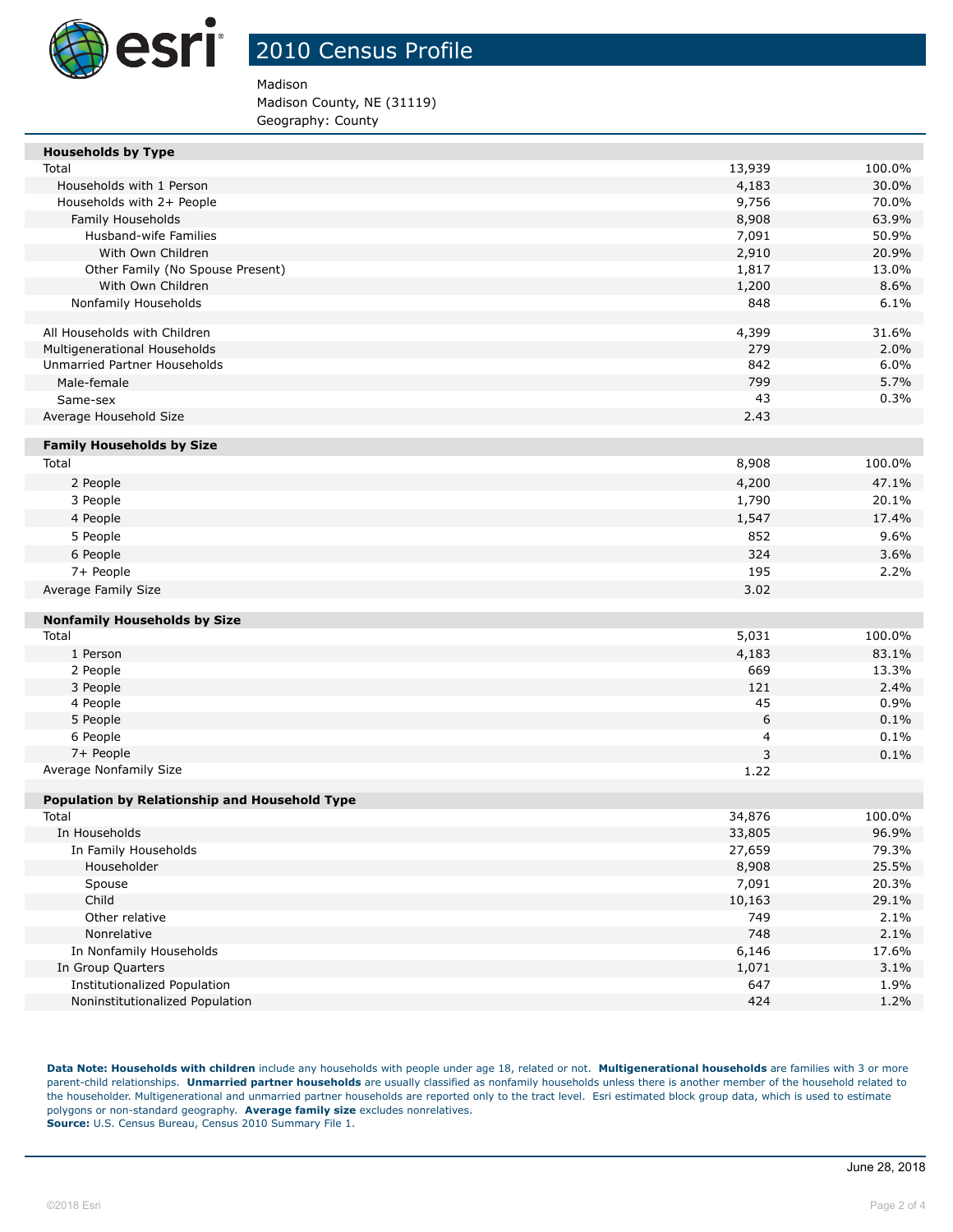

Madison

Madison County, NE (31119) Geography: County

| Family Households by Age of Householder                                                                   |                |        |
|-----------------------------------------------------------------------------------------------------------|----------------|--------|
| Total                                                                                                     | 8,908          | 100.0% |
| Householder Age 15 - 44                                                                                   | 3,521          | 39.5%  |
| Householder Age 45 - 54                                                                                   | 2,166          | 24.3%  |
| Householder Age 55 - 64                                                                                   | 1,594          | 17.9%  |
| Householder Age 65 - 74                                                                                   | 921            | 10.3%  |
| Householder Age 75+                                                                                       | 706            | 7.9%   |
| Nonfamily Households by Age of Householder                                                                |                |        |
| Total                                                                                                     | 5,031          | 100.0% |
| Householder Age 15 - 44                                                                                   | 1,729          | 34.4%  |
| Householder Age 45 - 54                                                                                   | 908            | 18.0%  |
| Householder Age 55 - 64                                                                                   | 779            | 15.5%  |
| Householder Age 65 - 74                                                                                   | 541            | 10.8%  |
| Householder Age 75+                                                                                       | 1,074          | 21.3%  |
|                                                                                                           |                |        |
| <b>Households by Race of Householder</b><br>Total                                                         | 13,939         | 100.0% |
| Householder is White Alone                                                                                | 12,885         | 92.4%  |
| Householder is Black Alone                                                                                | 152            | 1.1%   |
| Householder is American Indian Alone                                                                      | 116            | 0.8%   |
| Householder is Asian Alone                                                                                | 43             | 0.3%   |
| Householder is Pacific Islander Alone                                                                     | $\overline{4}$ | 0.0%   |
| Householder is Some Other Race Alone                                                                      | 630            | 4.5%   |
| Householder is Two or More Races                                                                          | 109            | 0.8%   |
|                                                                                                           | 1,088          | 7.8%   |
| Households with Hispanic Householder                                                                      |                |        |
| Husband-wife Families by Race of Householder                                                              |                |        |
| Total                                                                                                     | 7,091          | 100.0% |
| Householder is White Alone                                                                                | 6,634          | 93.6%  |
| Householder is Black Alone                                                                                | 47             | 0.7%   |
| Householder is American Indian Alone                                                                      | 34             | 0.5%   |
| Householder is Asian Alone                                                                                | 21             | 0.3%   |
| Householder is Pacific Islander Alone                                                                     | 1              | 0.0%   |
| Householder is Some Other Race Alone                                                                      | 319            | 4.5%   |
| Householder is Two or More Races                                                                          | 35             | 0.5%   |
| Husband-wife Families with Hispanic Householder                                                           | 571            | 8.1%   |
|                                                                                                           |                |        |
| Other Families (No Spouse) by Race of Householder<br>Total                                                | 1,817          | 100.0% |
| Householder is White Alone                                                                                | 1,491          | 82.1%  |
| Householder is Black Alone                                                                                | 42             | 2.3%   |
| Householder is American Indian Alone                                                                      | 48             | 2.6%   |
| Householder is Asian Alone                                                                                | 7              | 0.4%   |
| Householder is Pacific Islander Alone                                                                     | $\overline{2}$ | 0.1%   |
| Householder is Some Other Race Alone                                                                      | 190            | 10.5%  |
| Householder is Two or More Races                                                                          | 37             | 2.0%   |
| Other Families with Hispanic Householder                                                                  | 315            | 17.3%  |
|                                                                                                           |                |        |
| Nonfamily Households by Race of Householder                                                               |                |        |
| Total                                                                                                     | 5,031          | 100.0% |
| Householder is White Alone                                                                                | 4,760          | 94.6%  |
| Householder is Black Alone                                                                                | 63             | 1.3%   |
| Householder is American Indian Alone                                                                      | 34             | 0.7%   |
| Householder is Asian Alone                                                                                | 15             | 0.3%   |
| Householder is Pacific Islander Alone                                                                     | $\mathbf{1}$   | 0.0%   |
| Householder is Some Other Race Alone                                                                      | 121            | 2.4%   |
| Householder is Two or More Races                                                                          | 37             | 0.7%   |
| Nonfamily Households with Hispanic Householder<br>Source: U.S. Census Bureau, Census 2010 Summary File 1. | 202            | 4.0%   |